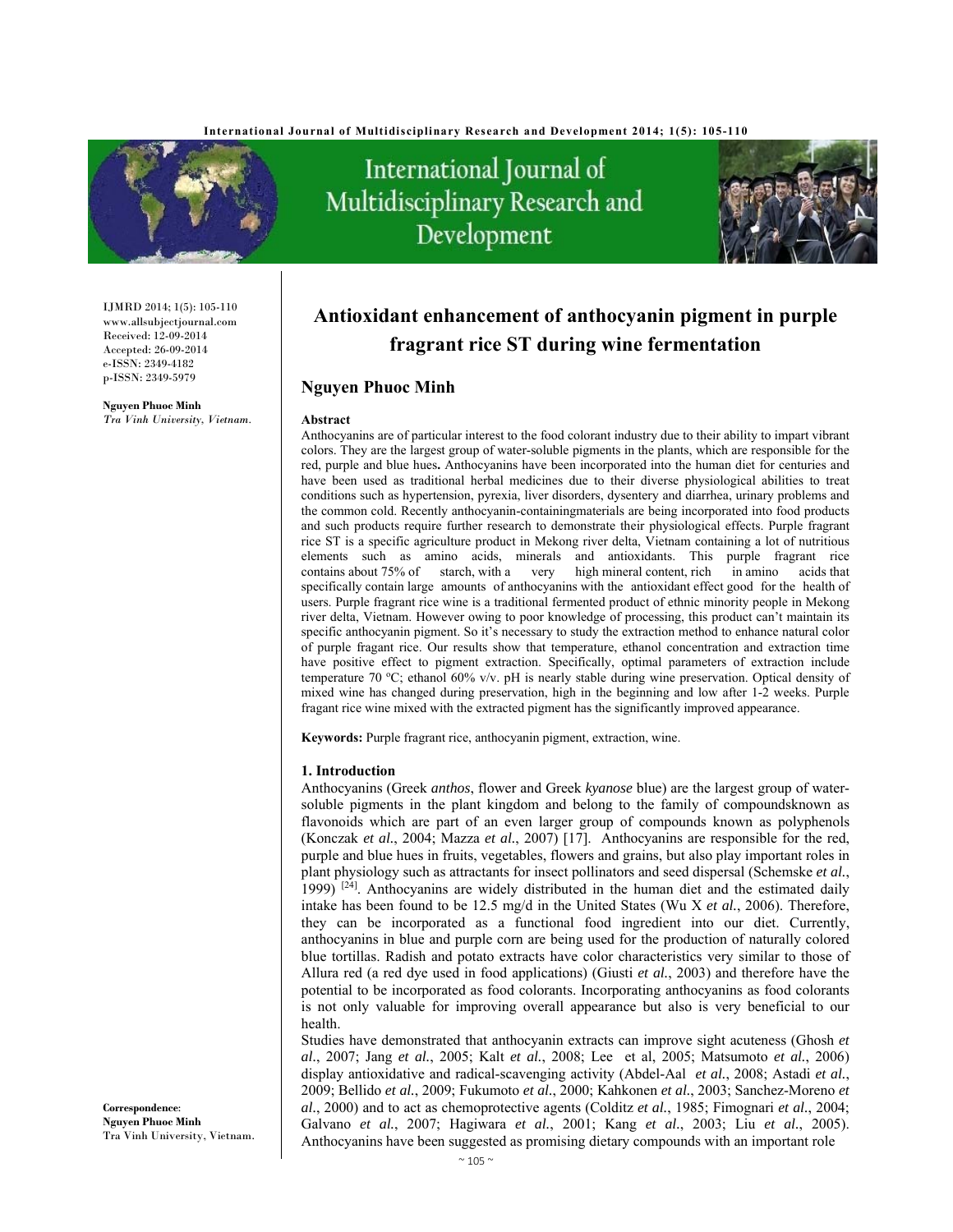in human health. Anthocyanins have been suggested as promising dietary compounds with an important role in human health **(**Jaclyn Shipp and El-Sayed M. Abdel-Aal, 2010).

Purple fragrant rice ST is an heirloom variety of rice that contains high levels of pigments, which make each grain appear dark purple to black in color. Consuming purple fragrant rice provides our body with a number of nutrients, including some compounds not found in white or brown rice. *Aspergillus* species have attracted attention for their role in fermentation of oriental food products or industrial application of hydrolytic enzymes. Within the range of carbohydrolases produced by this species, the majority has been considered as  $\alpha$  -amylase and glucoamylase. Recently there were several researches to utilize antioxidant pigment (anthocyanin) in rice wine fermentation to enhance its value. Kanitha Tananuwong and Wanida Tewaruth (2010) investigated the extraction and application of antioxidants from black glutinous rice**.** This research aimed to determine optimum extraction condition of black glutinous rice crude extract and to determine its application as an antioxidant in fish oil enriched mayonnaise. Kim *et al.*, (2012) demonstrated antioxidant activity and fermentation characteristics of traditional black rice wine. In this study they examined the antioxidant activity and fermentation characteristics of black rice wine. The antioxidant activity of black rice wine was higher than the control, and DPPH radical scavenging activity showed a correlation with the anthocyanin content of rice wine. Yossaporn Plaitho *et al.*, (2013) showed the protective effect of Thai fermented pigmented rice on urethane induced somatic mutation and recombination in Drosophila melanogaster. This study was aimed to proof that fermentation could increase phenolic and anthocyanin contents, antioxidant activities and antimutagenicity of Thai pigmented rice.

Purpose of our research is to improve anthocyanin pigment in purple fragrant rice wine so that we can accelerate its functional, nutritional and commercial value.

## **2. Material & Method**

## **2.1 Material**

Purple fragrant rice ST is originated from Mekong river delta, Vietnam. Its specifications are as follows: maximum moisture 15%; broken ration 4%; aflatxin B1, B2, G1, G2 < 0.2 µg/kg; packed into 5 kg PP bags with PE inside. *Aspergillus oryzae* and *Sacharomyces cerevisae* are supplied from Pasteur Institute, HCM City, Vietnam.



**Fig 1:** Purple fragrant rice ST



**Fig 2:** *Sacharomyces cerevisae* 



**Fig 3:** *Aspergillus oryzae*

## **2.2 Research method**

## **2.2.1. Experiment #1: Effect of temperature and ethanol concentration to anthocyanin extraction in cooked purple fragrant rice**

Experiment is randomly arranged with 2 factors and 3 replications. Factor A: Extraction temperature (A1: 50°C, A2: 60°C, A3: 70°C, A4: 80°C, A5: 90°C). Factor B: Ethanol concentration for extraction (B1= 50 %v/v, B2= 60  $\%$ v/v, B3= 70 %v/v, B4 = 80 %v/v). Total testings: 5 x 4 = 20.

Weigh 100 gram of raw material, soak in 30 minutes, well cook rice, cool to  $30 \div 35$  °C. Pigment extraction is performed by taking 2 gram of cooked purple fragrant rice and dissolve with 30 ml solvent (ethanol 50, 60, 70, 80%  $v/v$ ), extraction temperature 50, 60, 70, 80, 90 °C, keep stable in water bath in 30 minutes. Analysis results include pH and otptical density of pigment.

## **2.2.2. Experiment #2: Effect of temperature and ethanol concentration to anthocyanin extraction in fermented wine waste**

Experiment is randomly arranged with 2 factors and 3 replications. Factor A: Extraction temperature (A1: 50  $^{\circ}$ C, A2: 60 °C, A3: 70 °C, A4: 80 °C, A5: 90 °C). Factor B: Ethanol concentration for extraction (B1= 50 %v/v, B2= 60 %v/v, B3= 70 %v/v, B4 = 80 %v/v). Total testings:  $5x4=$ 20.

Weigh 200 gram of raw material, soak in 30 minutes, well cook rice, cool to  $30 \div 35$  °C, add 2 gram of yeast-mold mixture, incubate 3 days, add 300 ml distilled water, ferment 4 days, filter to get wine waste. Weigh 2 gram of wine waste with 30 ml solvents (ethanol 50, 60, 70, 80%v/v), extract at temperature 50, 60, 70, 80 and 90 °C, keep in water bath in 30 minutes. Analysis results include pH and optical density of pigment.

## **2.2.3. Experiment #3: Pigment improvement of mixture of extracted pigment and purple fragrant wine**

Experiment is arranged in 1 factor and two replications. Factor C: kind of wine  $(C_0:$  Wine combined with stock wine and preserved in 2 months.  $C_1$ : Wine combined with extracted pigment from fermented wine waste.  $C_2$ : Wine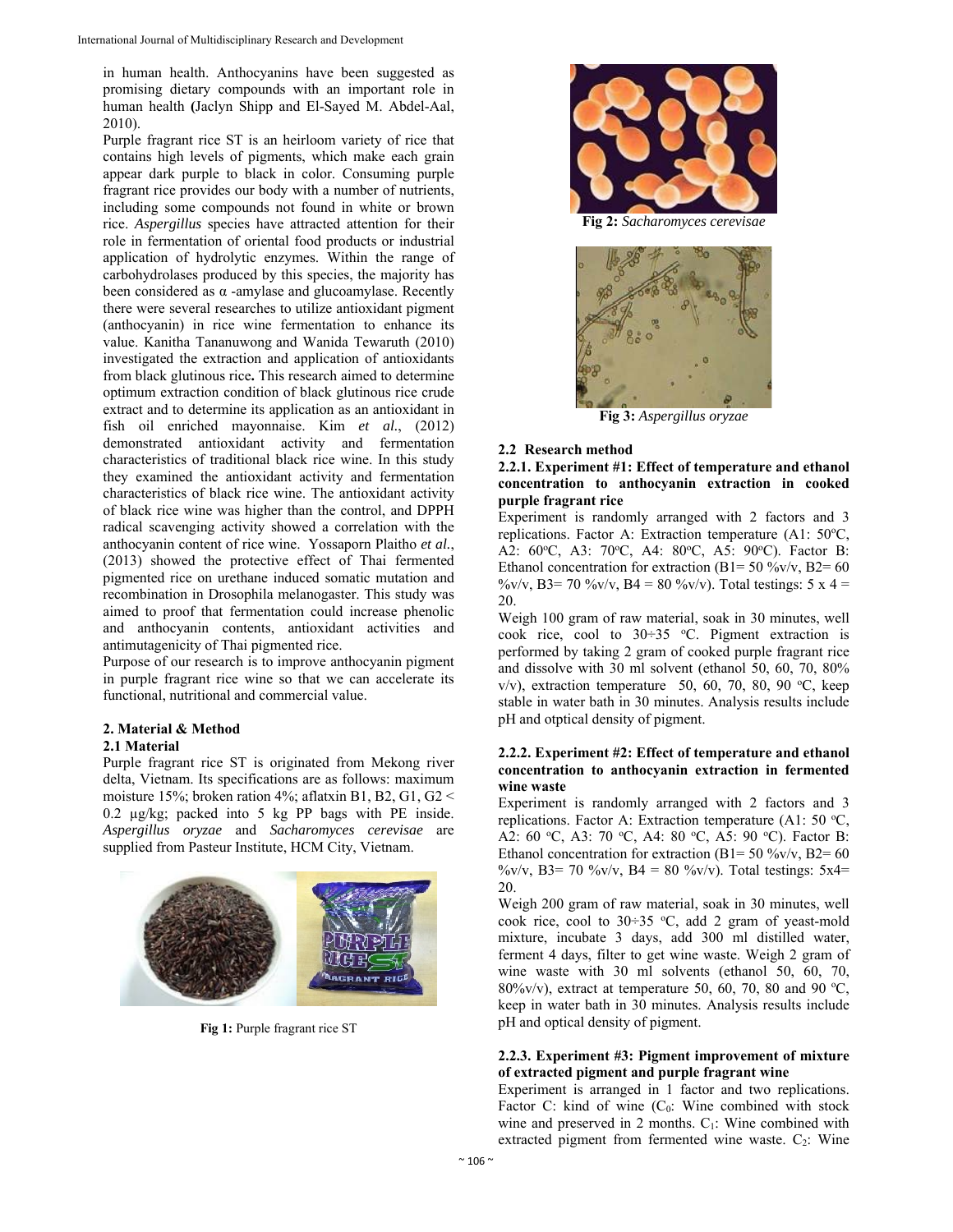combined with extracted pigment from the cooked rice.  $C_3$ : Wine control without mixing).

After selecting the optimal parameters in experiment #1  $\&$  $#2$ , we take 50 gram of material (waste + cooked rice), dissolve with 150 ml of ethanol  $(60\% \text{ v/v})$ , extract pigment at 70oC in 30 minutes. Then we mix 100 ml of fermented rice wine with 27 ml of extracted pigment (fermented and cooked). By the way, we also take 100 ml of the mixed wine to combine with 43 ml of stock wine  $(18\% \text{ v/v})$ . Keep the mixed wine in preservation by time. Analysis result includes sensory evaluation of wine (both the mixed wine and the control wine).

## **2.2.4. Experiment #4: Change of optical density and pH during preservation**

Experiment is arranged in 2 factors and three replications. Factor C: Kind of wine (C1: Wine combined with extracted pigment from fermented wine waste. C2: Wine combined with extracted pigment from cooked rice. C3: Wine combined with stock wine). Factor T: Preservation time (T0: Immediately after miing. T1: After 1 week of preservation. T2: After 2 weeks of preservation).

Experiment #4 is conducted on basis of experiment #3 after finding the optimal parameters in experiment #1  $\&$  #2. We take 50 gram of material (fermented waste + cooked rice), dissolve with 150 ml of ethanol  $(60\% \text{ v/v})$ , and extract pigment at 70°C in 30 minutes. Then we mix 100 ml of fermented rice wine with 27 ml of extracted pigment (fermented and cooked). By the way, we also take 100 ml of the mixed wine to combine with 43 ml of stock wine (18% v/v). Keep the mixed wine in preservation by time. Analysis results include pH and otptical density of wine during preservation.

#### **2.3 Statistical analysis**

All data are processeed by Excel 2003 and ANOVA (Startgraphics) to check the significant difference via LSD.

## **3. Result & Discussion**

#### **3.1 Effect of temperature, ethanol concentration to anthocyanin pigment extraction in the cooked purple fragrant rice**

**3.1.1 Effect of temperature, ethanol concentration to pH of the cooked purple fragrant rice liquid.** 

**Table 1.** Effect of temperature, ethanol concentration to pH of the cooked purple fragrant rice liquid

| <b>Extraction</b>         | <b>Ethanol concentration</b><br>$(\frac{6}{v})$ |             |             |                   | Average           |
|---------------------------|-------------------------------------------------|-------------|-------------|-------------------|-------------------|
| temperature $(^{\circ}C)$ | 50                                              | 60          | 70          | 80                |                   |
| 50                        | 8.00                                            | 8.24        | 8.59        | 8.71              | 8.39b             |
| 60                        | 8.03                                            | 8.30        | 8.59        | 8.72              | 8.41 <sup>b</sup> |
| 70                        | 8.21                                            | 8.79        | 8.48        | 8.33              | $8.45^{b}$        |
| 80                        | 7.96                                            | 8.08        | 8.41        | 8.75              | 8.30 <sup>b</sup> |
| 90                        | 7.96                                            | 7.69        | 7.71        | 8.14              | 7.88 <sup>a</sup> |
| Average                   | 8.03 <sup>a</sup>                               | $8.22^{ab}$ | $8.36^{ab}$ | 8.53 <sup>b</sup> | 8.29              |



**Fig 4:** Effect of temperature, ethanol concentration to pH of the cooked purple fragrant rice liquid

From figure 4, there is not high fluctuation of pH. From table 2, there is not statistically significant difference of pH by temperature and ethanol concentration for anthocyanin extraction. So method of optical density surveillance is accepted for anthocyanin determination.

#### **3.1.2. Effect of temperature, ethanol concentration to optical density of the cooked purple fragrant rice liquid**

**Table 2:** Effect of extraction temperature, ethanol concentration to optical density of the cooked purple fragrant rice liquid measure at  $\lambda$  max= 530 nm

| <b>Extraction</b><br>temperature $(^{\circ}C)$ | <b>Ethanol concentration</b><br>$(\frac{6}{v})$ |                   |                   | Average           |                   |
|------------------------------------------------|-------------------------------------------------|-------------------|-------------------|-------------------|-------------------|
|                                                | 50                                              | 60                | 70                | 80                |                   |
| 50                                             | 0.22                                            | 0.26              | 0.17              | 0.08              | 0.18 <sup>a</sup> |
| 60                                             | 0.32                                            | 0.32              | 0.23              | 0.12              | $0.25^{b}$        |
| 70                                             | 0.40                                            | 0.40              | 0.32              | 0.17              | 0.32 <sup>c</sup> |
| 80                                             | 0.48                                            | 0.54              | 0.42              | 0.31              | $0.44^{d}$        |
| 90                                             | 0.83                                            | 1.00              | 0.84              | 0.68              | 0.84 <sup>e</sup> |
| Average                                        | 0.45 <sup>c</sup>                               | 0.50 <sup>d</sup> | 0.40 <sup>b</sup> | 0.27 <sup>a</sup> | 0.41              |

From table 2, extraction temperature and ethanol concentration affect to optical density of the extracted liquid. At  $90^{\circ}$ C and ethanol concentration  $60\%$  v/v we get the highest optical density. However when combining with sensory evaluation, we decide to choose 70°C, 60%v/v for anthocyanin extraction.

**3.2 Effect of extraction temperature, ethanol concentration to anthocyanin pigment extraction in the fermented wine waste discarded from purple fragrant rice wine** 

**3.2.1 Effect of extraction temperature, ethanol concentration to pH in the fermented wine waste discarded from the purple fragrant rice wine** 

**Table 3:** Effect of extraction temperature, ethanol concentration to pH in the fermented wine waste discarded from the purple fragrant rice wine

| <b>Extraction</b><br>temperature $(^{\circ}C)$ | <b>Ethanol concentration</b><br>(%v/v) |      |      |      |                    |  | Average |
|------------------------------------------------|----------------------------------------|------|------|------|--------------------|--|---------|
|                                                | 50                                     | 60   | 70   | 80   |                    |  |         |
| 50                                             | 4.97                                   | 5.66 | 5.66 | 5.67 | 5.49 <sup>ab</sup> |  |         |
| 60                                             | 5.89                                   | 6.07 | 5.62 | 6.17 | 5.94c              |  |         |
|                                                | 5.82                                   | 6.63 | 6.36 | 5.65 | 12 <sup>c</sup>    |  |         |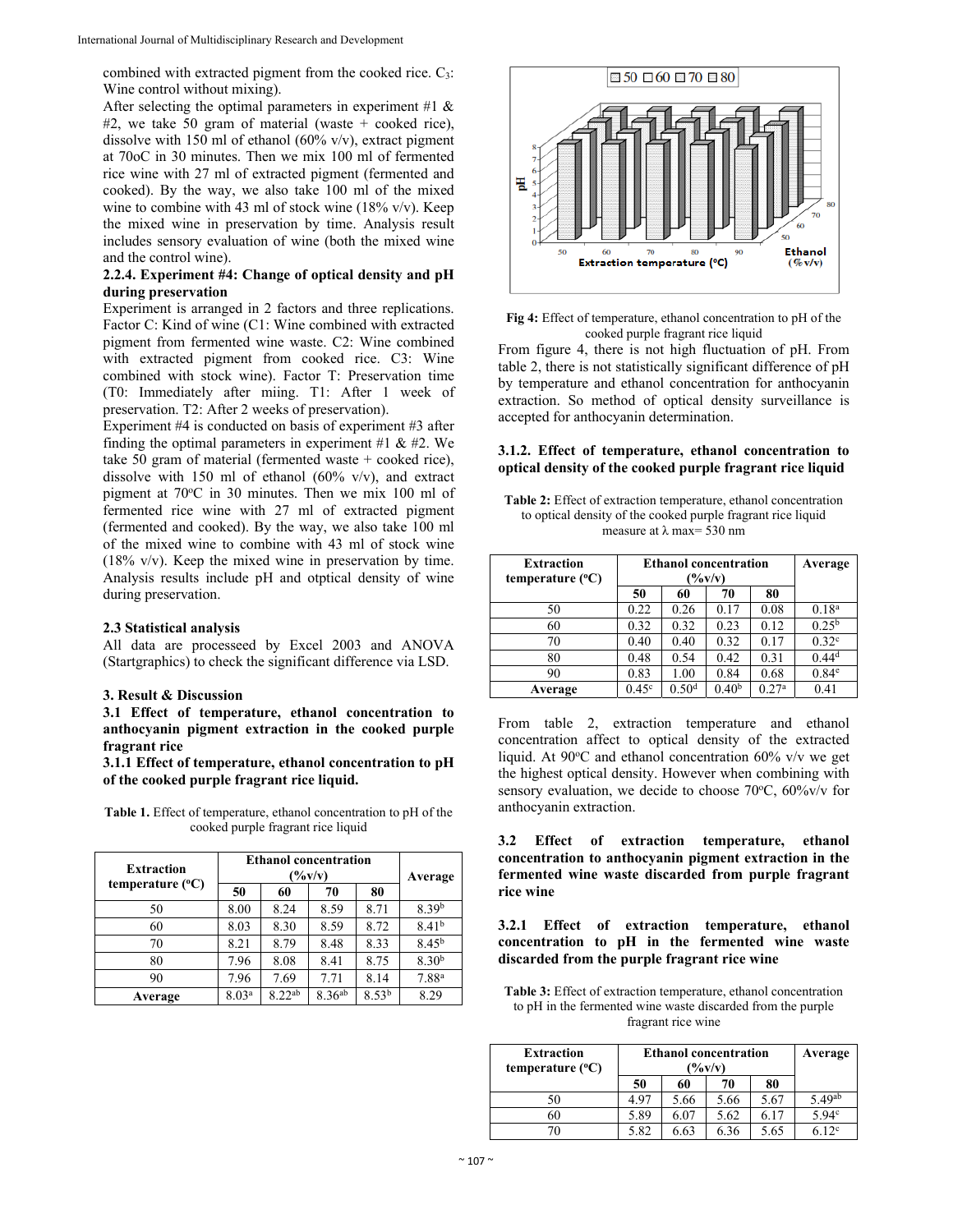| 80      | $\sim$<br>∪.J∠    | 5.80  | 5.43              | $7^{\circ}$ | $\sim Q_2$ bc     |
|---------|-------------------|-------|-------------------|-------------|-------------------|
| 90      | 5.05              | 71    | 24                | 5.50        | 5.38 <sup>a</sup> |
| Average | 5.61 <sup>a</sup> | 5.98a | 5.66 <sup>a</sup> | 74a         | 75                |



**Figure 5:** Effect of extraction temperature, ethanol concentration to pH in the fermented wine waste discarded from the purple fragrant rice wine

From table 3, ethanol concentration doesn't significantly affect to pH in the fermented waste discarded from the purple fragrant rice wine. Optical density measurement is applicable to determine anthocyanin concentration.

## **3.2.2. Effect of extraction temperature, ethanol concentration to change of optical density in the fermented wine waste discarded from the purple fragrant rice wine**

**Table 4:** Effect of extraction temperature, ethanol concentration to change of optical density in the fermented wine waste discarded

from the purple fragrant rice wine measured at  $\lambda$ max = 530 nm

| <b>Extraction</b>         | <b>Ethanol concentration</b><br>$(\frac{9}{6}v/v)$ |                   |                   |                   | Average           |
|---------------------------|----------------------------------------------------|-------------------|-------------------|-------------------|-------------------|
| temperature $(^{\circ}C)$ | 50                                                 | 60                | 70                | 80                |                   |
| 50                        | 0.10                                               | 0.10              | 0.12              | 0.10              | 0.11 <sup>a</sup> |
| 60                        | 0.21                                               | 0.25              | 0.25              | 0.19              | 0.22 <sup>b</sup> |
| 70                        | 0.12                                               | 0.13              | 0.13              | 0.16              | 0.14 <sup>a</sup> |
| 80                        | 0.26                                               | 0.31              | 0.28              | 0.28              | 0.29 <sup>b</sup> |
| 90                        | 1.32                                               | 2.06              | 2.51              | 2.40              | 2.07 <sup>c</sup> |
| Average                   | $0.40^{\rm a}$                                     | 0.57 <sup>b</sup> | 0.66 <sup>b</sup> | 0.63 <sup>b</sup> | 0.57              |

From table 4, extraction temperature and ethanol concentratuion affect to optical density of the fermented fluid. Extraction at 90°C and ethanol 60-80% v/v show the highest optical density.

## **3.3 Sensory evaluation of different kinds of purple fragrant rice wine**

**Table 5:** Pigment improvement of different kinds of purple fragrant rice wine during preservation by descriptive scale

| Kind of purple fragrant<br>rice wine                            | <b>Preservation time</b> | Average     |                   |                   |
|-----------------------------------------------------------------|--------------------------|-------------|-------------------|-------------------|
|                                                                 | 0                        |             | $\mathbf{2}$      |                   |
| Wine combined with stock<br>wine preserved in 2 months          | 1.35                     | 1.20        | 1.00              | 1.83 <sup>a</sup> |
| Wine combined with stock<br>wine                                | 3.15                     | 2.60        | 2.20              | $2.65^{b}$        |
| Wine combined with<br>extracted pigment from<br>cooked rice     | 4.20                     | 3.90        | 3.40              | $3.83^{\circ}$    |
| Wine combined with<br>extracted pigment from<br>fermented waste | 3.30                     | 4.15        | 4.45              | 3.97 <sup>c</sup> |
| Average                                                         | 3.00 <sup>b</sup>        | $2.96^{ab}$ | 2.76 <sup>a</sup> | 2.91              |

## **3.4 Optical density of different kind of rice wine by preservation time**

#### **3.4.1 Change of optical density of different kinds of rice wine by preservation time measured at λmax = 530nm**

**Table 6.** Change of optical density of different kinds of rice wine by preservation time measured at λmax = 530nm

|                                    | Kind of rice wine                |                                                              |                                                          |                   |  |  |
|------------------------------------|----------------------------------|--------------------------------------------------------------|----------------------------------------------------------|-------------------|--|--|
| <b>Preservation time</b><br>(week) | Wine combined with<br>stock wine | Wine combined with extracted pigment<br>from fermented waste | Wine combined with extracted<br>pigment from cooked rice | Average           |  |  |
|                                    | 0.32                             | 0.54                                                         | 0.49                                                     | $0.45^{\rm b}$    |  |  |
|                                    | 0.11                             | 0.15                                                         | 0.21                                                     | 0.16 <sup>a</sup> |  |  |
|                                    | 0.11                             | 0.14                                                         | 0.20                                                     | $0.15^{a}$        |  |  |
| Average                            | $0.18^{a}$                       | $0.28^{\rm b}$                                               | 0.30 <sup>c</sup>                                        | 0.25              |  |  |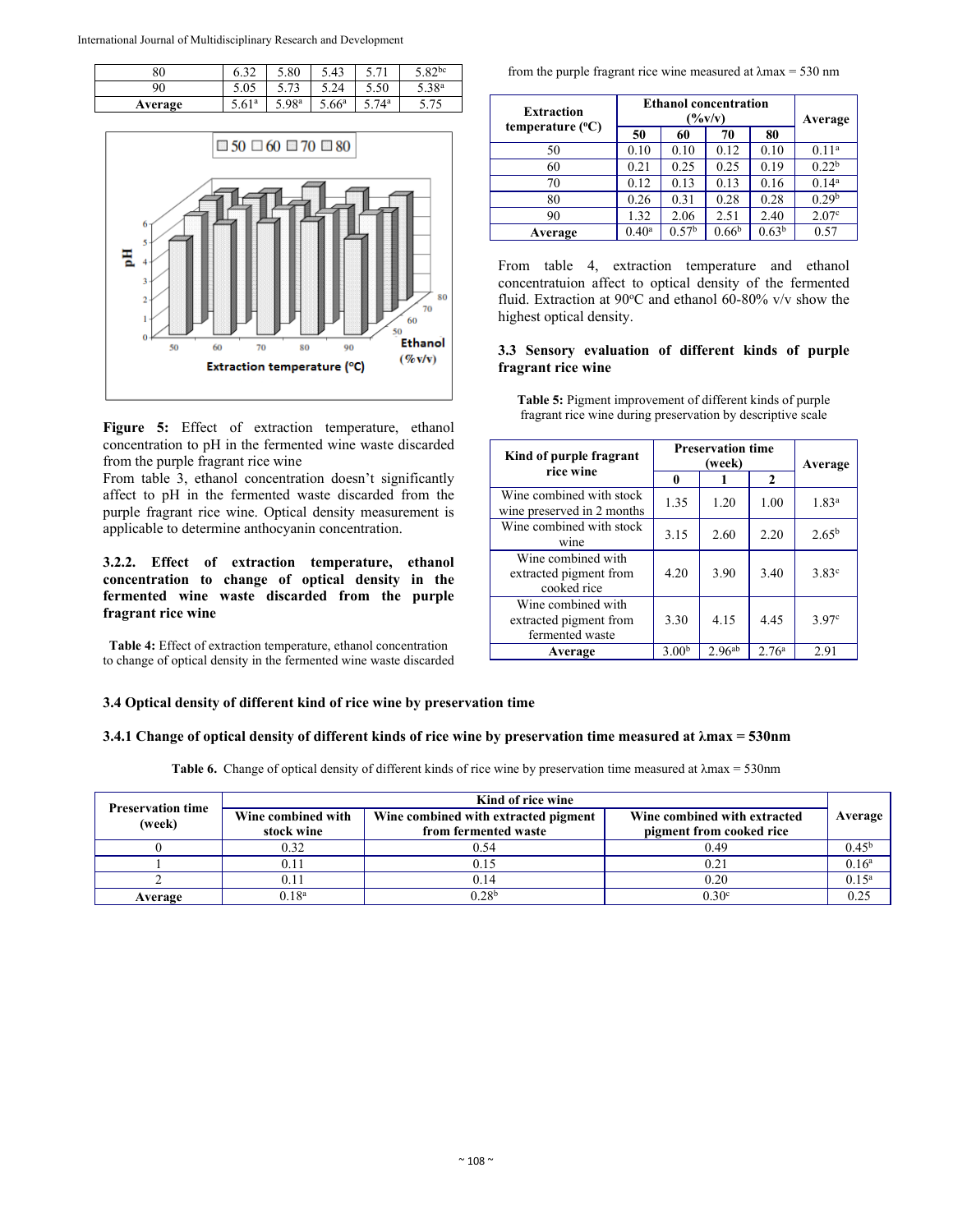

**Fig 6:** Change of optical density by preservation time of different kinds of rice wine

From table 6, extracted pigment mixed with rice wine has affected to optical density of the mixed wine during preservation. The wine combined with extracted pigment from fermented waste has the highest optical density. Meanwhile the wine combined with stock wine has the lowest optical density.

From table 6, preservation time has affected to the wine optical density. At initial point, the wine combined with extracted pigment from fermented waste has the highest optical density. After 1-2 weeks of preservation, this optical density will be decreased significantly owing to deposit by preservation time.

## **3.4.2 Change of pH by preservation time of different kinds of rice wine**

|                                 | Kind of rice wine                |                                                              |                                                          |                   |  |
|---------------------------------|----------------------------------|--------------------------------------------------------------|----------------------------------------------------------|-------------------|--|
| <b>Preservation time (week)</b> | Wine combined with<br>stock wine | Wine combined with extracted<br>pigment from fermented waste | Wine combined with extracted<br>pigment from cooked rice | Average           |  |
|                                 | 4.26                             | 4.26                                                         | 4.27                                                     | 4.26 <sup>a</sup> |  |
|                                 | 4.23                             | 4.23                                                         | 4.23                                                     | 4.23 <sup>a</sup> |  |
|                                 | 4.31                             | 4.35                                                         | 4.32                                                     | 4.33 <sup>a</sup> |  |
| Average                         | 4.27 <sup>a</sup>                | 4.28 <sup>a</sup>                                            | 4 27ª                                                    | 427               |  |



**Fig 7:** Change of pH by preservation time of different kinds of rice wine From table 7 and figure 7, we can see the stable pH during wine preservation.